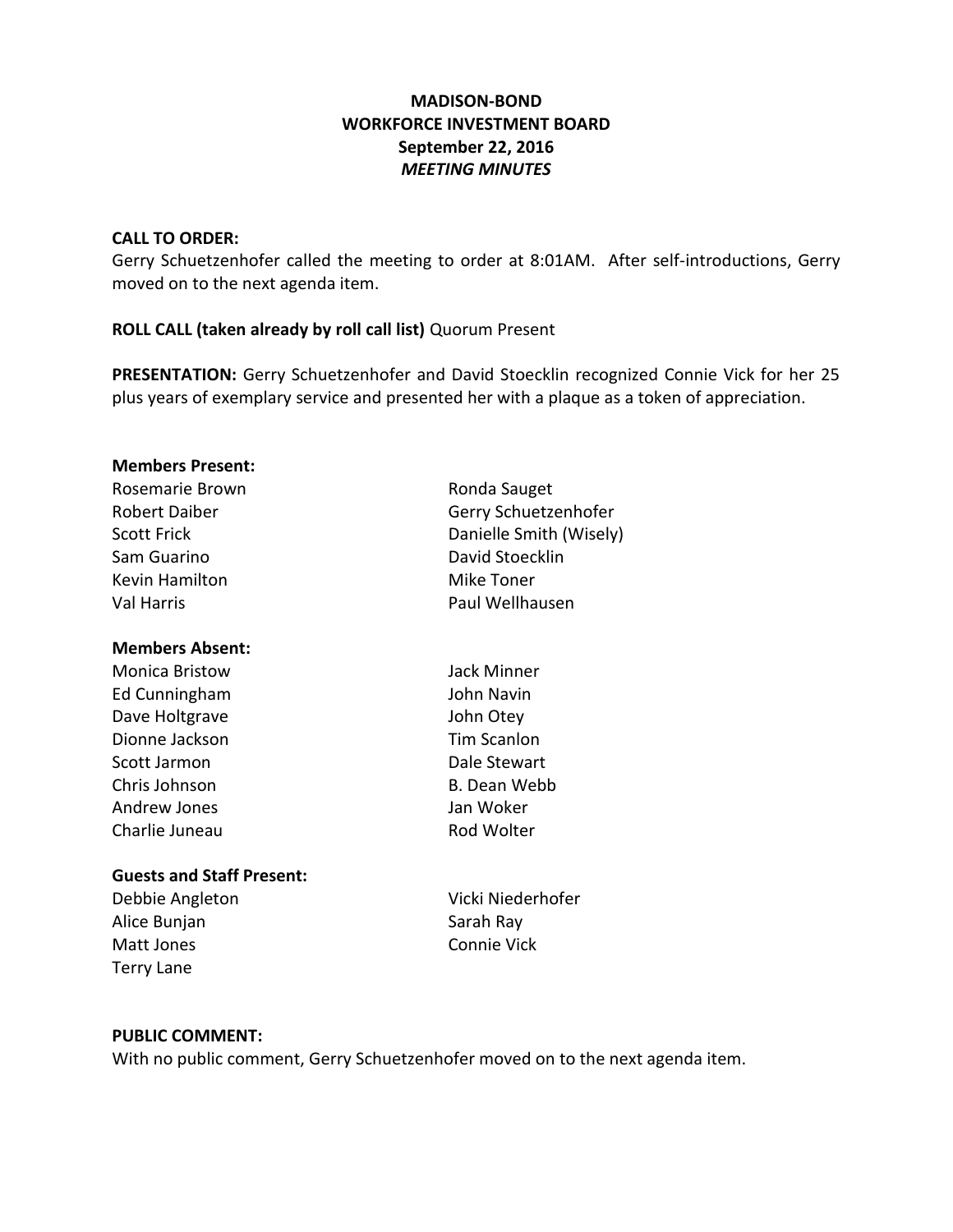# **PRESENTATION (2ND):**

Don Vichitvongsa was unable to attend the meeting, but David Stoecklin gave a brief update on the *Manufacture Your Future/Craft Your Future* efforts through the Leadership Council and the two local workforce innovation boards. After discussion around local manufacturing efforts as well as the State of Illinois "CORE" program for business retention and expansion, Dr. Daiber suggested that Don and David present at future meetings with area high school juniors and seniors. David concluded by letting everyone know that the presentation would be rescheduled for a future WIB meeting.

# **APPROVAL OF MINUTES (ACTION):**

Gerry Schuetzenhofer asked for a motion to approve the June 23rd, 2016 meeting minutes. The motion was made by Rosemarie Brown and seconded by Val Harris. The minutes were unanimously approved.

# **COMMITTEE & ACTIVITY REPORTS:**

# **Executive Committee:**

With no formal report, Gerry asked David Stoecklin to present the next agenda item.

# **Membership and Management Update:**

David Stoecklin reported that there are currently six board members up for reappointment. The six board members have been provided with the signature page and asked that they return it no later than October  $1<sup>st</sup>$  so it may be submitted to the state.

# **One-Stop Operations Committee:**

Paul Wellhausen reported that the committee had not formally met since May, but the members have been working on the MOU and the recent Workforce Development Week Open House, which was held in Wood River on September 1st. David Stoecklin also commented that future negotiations will be held between the partners to discuss infrastructure costs, partner services and the possibility of having Unemployment Insurance representatives at the Wood River Center. There was also discussion about posting job opportunities and other news on the county website as well as Facebook.

# **Communications Update:**

David Stoecklin reported that the Fall E-Newsletter will be sent out soon. Debbie Angleton informed everyone that the recent 2016 Jobs Plus Job Fair was held in Collinsville. Approximately 500-600 job seekers attended this year's event and next year's job fair will be held on September 14<sup>th</sup>, 2017.

# **Youth Committee:**

In Rod Wolter's absence, David Stoecklin reported that the Youth Committee will meet again on November 2<sup>nd</sup> and the main topic of discussion will be the 2017 Career Day.

# **Treasurer's Report:**

In Dave Holtgrave's absence, Matt Jones informed everyone that the report was in the board packet.